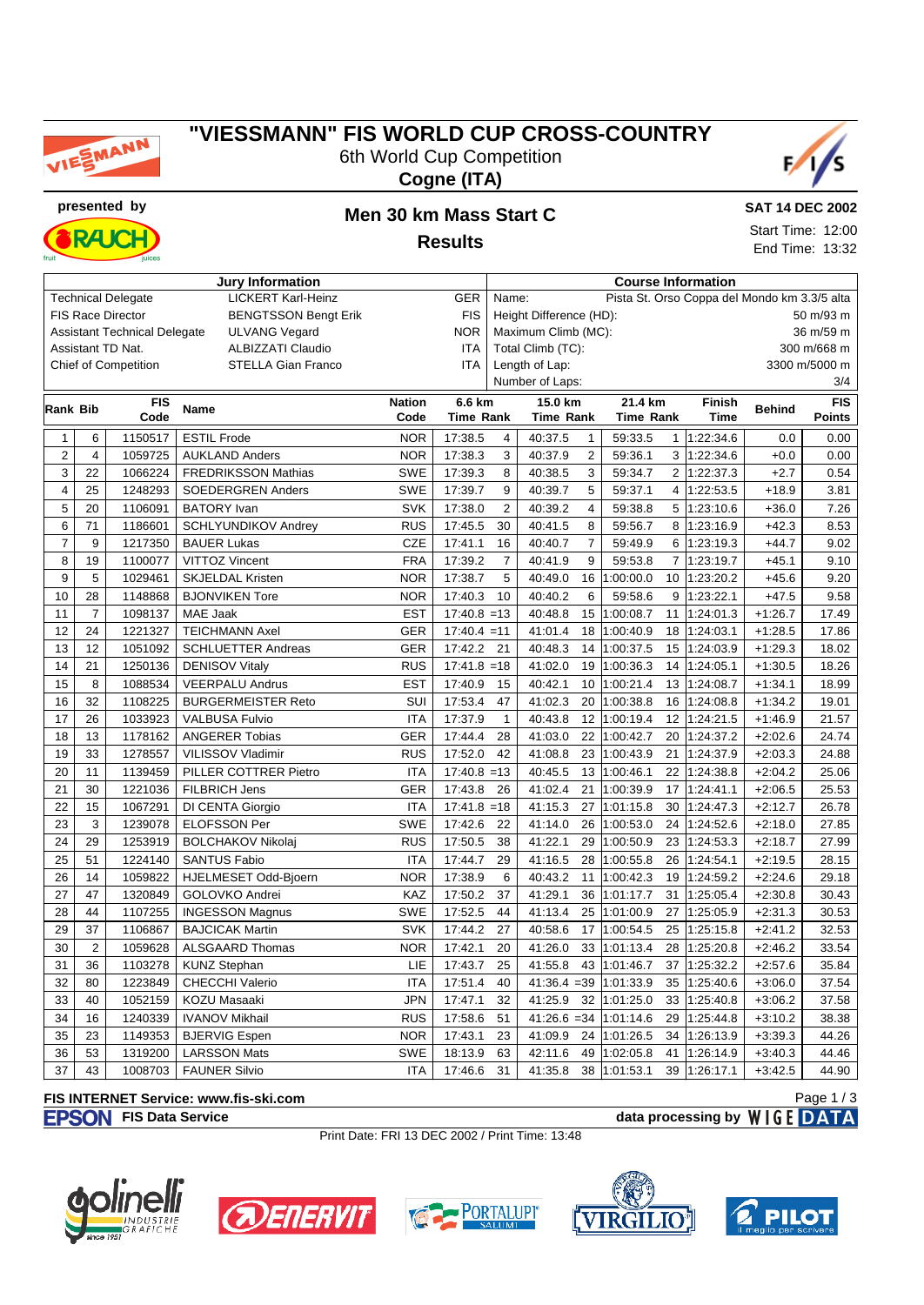

### **"VIESSMANN" FIS WORLD CUP CROSS-COUNTRY** 6th World Cup Competition





**RAIC** 

## **presented by Men 30 km Mass Start C Results**



End Time: 13:32

| Rank Bib |                | <b>FIS</b><br>Code | Name                          | <b>Nation</b><br>Code | 6.6 km<br><b>Time Rank</b> | 15.0 km<br><b>Time Rank</b> | 21.4 km<br><b>Time Rank</b> | Finish<br>Time | <b>Behind</b>          | <b>FIS</b><br><b>Points</b> |
|----------|----------------|--------------------|-------------------------------|-----------------------|----------------------------|-----------------------------|-----------------------------|----------------|------------------------|-----------------------------|
| 38       | 78             | 1224043            | <b>COSTANTIN Pierluigi</b>    | <b>ITA</b>            | 17:52.9<br>46              | 41:26.6 = 34 $ 1:01:38.4$   |                             | 36 1:26:20.9   | $+3:46.3$              | 45.67                       |
| 39       | 38             | 1025484            | <b>HASLER Markus</b>          | LIE                   | 17:54.4<br>48              | 41:37.4                     | 41 1:01:21.6<br>32          | 1:26:27.5      | $+3:52.9$              | 47.00                       |
| 40       | 48             | 1051383            | <b>HORIGOME Mitsuo</b>        | <b>JPN</b>            | 18:28.7<br>75              | 42:28.9                     | 55 1:02:34.7                | 1:26:34.2      |                        | 48.35                       |
| 41       | 70             | 1248681            | <b>TEMPIR Tomas</b>           | <b>CZE</b>            | $18:12.4 = 61$             | 42:10.7                     | 49<br>47 1:02:07.4<br>43    | 1:26:37.2      | $+3:59.6$<br>$+4:02.6$ | 48.96                       |
| 42       | 46             | 1051189            | <b>EBISAWA Katsuhito</b>      | <b>JPN</b>            | 17:47.9<br>34              | $41:36.4 = 39$              | 1:01:48.7<br>38             | 1:26:38.5      | $+4:03.9$              | 49.22                       |
| 43       | 72             | 3670002            | ODNODVORTSEV Maxim            | KAZ                   | $18:12.4 = 61$             | 42:11.2<br>48               | 1:02:29.3<br>46             | 1:26:39.0      | $+4:04.4$              | 49.32                       |
| 44       | 66             | 1295047            | <b>REISSHAUER Rene</b>        | <b>GER</b>            | 17:52.2<br>43              | 41:45.1                     | 42 1:01:54.8<br>40          | 1:26:40.9      | $+4:06.3$              | 49.71                       |
| 45       | 34             | 1046436            | <b>URAIN Gerhard</b>          | <b>AUT</b>            | 67<br>18:18.2              | $42:12.1 = 50$              | 1:02:32.2<br>47 I           | 1:27:02.9      | $+4:28.3$              | 54.15                       |
| 46       | 62             | 3670000            | <b>CHEBOTKO Nikolay</b>       | KAZ                   | 18:11.7<br>60              | 42:12.8<br>52               | 1:02:33.3<br>48             | 1:27:04.8      | $+4:30.2$              | 54.53                       |
| 47       | 35             | 1051480            | <b>IMAI Hiroyuki</b>          | <b>JPN</b>            | 18:15.4<br>66              | 42:44.0<br>59               | 1:02:50.4                   | 55 1:27:06.7   | $+4:32.1$              | 54.91                       |
| 48       | 61             | 1320364            | <b>ZUBRILIN Igor</b>          | KAZ                   | 17:58.7<br>52              | 42:20.5<br>54               | 1:02:47.4                   | 53 1:27:06.9   | $+4:32.3$              | 54.95                       |
| 49       | 60             | 1372550            | <b>CHTCHOUTCHKINE Serguei</b> | <b>RUS</b>            | 17:57.3<br>50              | 42:34.0<br>58               | 1:02:38.4<br>51             | 1:27:11.5      | $+4:36.9$              | 55.88                       |
| 50       | 56             | 1169820            | <b>OLLE Raul</b>              | <b>EST</b>            | 18:10.6<br>59              | 42:19.9<br>53               | 1:02:37.0<br>50             | 1:27:22.7      | $+4:48.1$              | 58.14                       |
| 51       | 54             | 1015687            | <b>MARENT Alexander</b>       | AUT                   | 18:09.2<br>56              | $42:12.1 = 50$              | 1:02:39.6<br>52             | 1:27:23.8      | $+4:49.2$              | 58.36                       |
| 52       | 42             | 1285153            | ROUSSELET Alexandre           | <b>FRA</b>            | 17:55.2<br>49              | 42:02.1<br>44               | 1:02:49.2<br>54             | 1:27:37.2      | $+5:02.6$              | 61.07                       |
| 53       | $\mathbf{1}$   | 1101047            | <b>SOMMERFELDT Rene</b>       | <b>GER</b>            | $17:40.4 = 11$             | 41:25.7<br>31               | 1:02:17.2<br>44             | 1:28:01.9      | $+5:27.3$              | 66.05                       |
| 54       | 18             | 1008994            | <b>MAJ Fabio</b>              | <b>ITA</b>            | 17:43.4<br>24              | 41:35.4                     | 37 1:02:26.3<br>45          | 1:28:02.6      | $+5:28.0$              | 66.20                       |
| 55       | 69             | 3670001            | <b>KRIVUSHKIN Denis</b>       | KAZ                   | 18:28.3<br>74              | 42:46.9<br>61               | 1:03:20.7<br>58             | 1:28:14.7      | $+5:40.1$              | 68.64                       |
| 56       | 50             | 1042556            | <b>HIETAMAEKI Karri</b>       | <b>FIN</b>            | 18:28.2<br>73              | 42:55.3<br>63               | 1:03:22.8<br>59             | 1:28:25.9      | $+5:51.3$              | 70.90                       |
| 57       | 10             | 1230930            | <b>SVARTEDAL Jens Arne</b>    | <b>NOR</b>            | 17:41.7<br>17              | 41:23.7<br>30               | 1:02:05.9<br>42             | 1:28:30.9      | $+5:56.3$              | 71.91                       |
| 58       | 79             | 1297957            | <b>MORIGGL Thomas</b>         | <b>ITA</b>            | 18:04.2<br>54              | 42:32.8<br>57               | 1:03:34.7<br>60             | 1:28:37.6      | $+6:03.0$              | 73.26                       |
| 59       | 31             | 1277393            | <b>LEYBYUK Roman</b>          | <b>UKR</b>            | 18:38.5<br>78              | 42:44.5<br>60               | 1:03:42.5<br>62             | 1:28:47.9      | $+6:13.3$              | 75.34                       |
| 60       | 55             | 1272737            | <b>EDER Johannes</b>          | <b>AUT</b>            | 17:52.7<br>45              | 42:30.0<br>56               | 1:03:35.4<br>61             | 1:29:06.6      | $+6:32.0$              | 79.11                       |
| 61       | 77             | 1298442            | <b>THEODULE Valerio</b>       | <b>ITA</b>            | 18:29.0<br>76              | 43:01.0<br>65               | 1:03:48.1<br>63             | 1:29:08.7      | $+6:34.1$              | 79.54                       |
| 62       | 81             | 1224237            | PENASA Mirko                  | <b>ITA</b>            | 18:23.9<br>68              | 43:11.2<br>66               | 1:04:19.3<br>67             | 1:29:09.8      | $+6:35.2$              | 79.76                       |
| 63       | 73             | 1222782            | <b>CARRARA Bruno</b>          | <b>ITA</b>            | 18:10.0<br>58              | 43:00.5<br>64               | 1:04:08.7<br>66             | 1:29:10.3      | $+6:35.7$              | 79.86                       |
| 64       | 68             | 1197950            | <b>AASMAE Meelis</b>          | <b>EST</b>            | 18:24.6<br>70              | 43:15.7<br>68               | 1:04:02.0<br>65             | 1:29:12.1      | $+6:37.5$              | 80.22                       |
| 65       | 57             | 1276520            | <b>KANAMARU Tomio</b>         | <b>JPN</b>            | 18:26.6<br>71              | 43:12.1<br>67               | 1:04:00.6<br>64             | 1:29:29.9      | $+6:55.3$              | 83.82                       |
| 66       | 52             | 1175155            | <b>MAGAL Jiri</b>             | <b>CZE</b>            | 18:15.2<br>65              | 42:09.2<br>46               | 1:02:54.3<br>56             | 1:29:42.8      | $+7:08.2$              | 86.42                       |
| 67       | 27             | 1322498            | NOVIKOV Serguei               | <b>RUS</b>            | 17:47.2<br>33              | 42:03.1<br>45               | 1:03:14.9<br>57             | 1:29:56.7      | $+7:22.1$              | 89.23                       |
| 68       | 67             | 1187377            | RUPNIK Vasja                  | <b>SLO</b>            | 18:14.0<br>64              | 43:35.7<br>69               | 1:04:59.9<br>68             | 1:30:42.9      | $+8:08.3$              | 98.55                       |
| 69       | 63             | 3190002            | <b>CHAUVET Benoit</b>         | <b>FRA</b>            | 18:01.5<br>53              | 43:36.6<br>70               | 1:05:05.2<br>69             | 1:31:24.1      | $+8:49.5$              | 106.87                      |
| 70       | 65             | 1062635            | <b>KUDO Hiroshi</b>           | <b>JPN</b>            | 19:04.7<br>79              | 44:40.1                     | 72 1:05:50.7                | 70 1:31:39.2   | $+9:04.6$              | 109.91                      |
|          | Did not finish |                    |                               |                       |                            |                             |                             |                |                        |                             |

| 17 | 1181072 SCHWIENBACHER Freddy | ITA.       | 17:49.3 35 |     |            |                         |  |
|----|------------------------------|------------|------------|-----|------------|-------------------------|--|
| 39 | 1013553 WADSWORTH Justin     | <b>USA</b> | 17:51.2 39 |     |            |                         |  |
| 45 | 1248390 OESTBERG Fredrik     | SWE        | 18:24.5 69 |     |            |                         |  |
| 49 | 1177580 JONNIER Emmanuel     | <b>FRA</b> | 18:07.2 55 |     |            |                         |  |
| 58 | 1371580 PIROGOV Dmitri       | <b>RUS</b> | 18:09.6 57 |     |            | 42:54.6 62 1:06:43.9 71 |  |
| 59 | 1286414 VANDEL Ludovic       | <b>FRA</b> | 18:26.7 72 |     | 44:12.2 71 |                         |  |
| 74 | 1222879 DI SANTO Biagio      | ITA        |            |     |            |                         |  |
| 75 | 1224334 SARACCO Cristian     | ITA        | 17:50.0 36 |     |            |                         |  |
| 76 | 1223752 KOSTNER Florian      | ITA        | 17:51.7 41 |     |            |                         |  |
| 82 | 1222976 GRANDELIS Tullio     | ITA        | 18:31.7    | -77 | 45:11.6 73 |                         |  |

#### **FIS INTERNET Service: www.fis-ski.com**

**FISON** FIS Data Service **data processing by** WIGE DATA

Page 2 / 3

Print Date: FRI 13 DEC 2002 / Print Time: 13:48